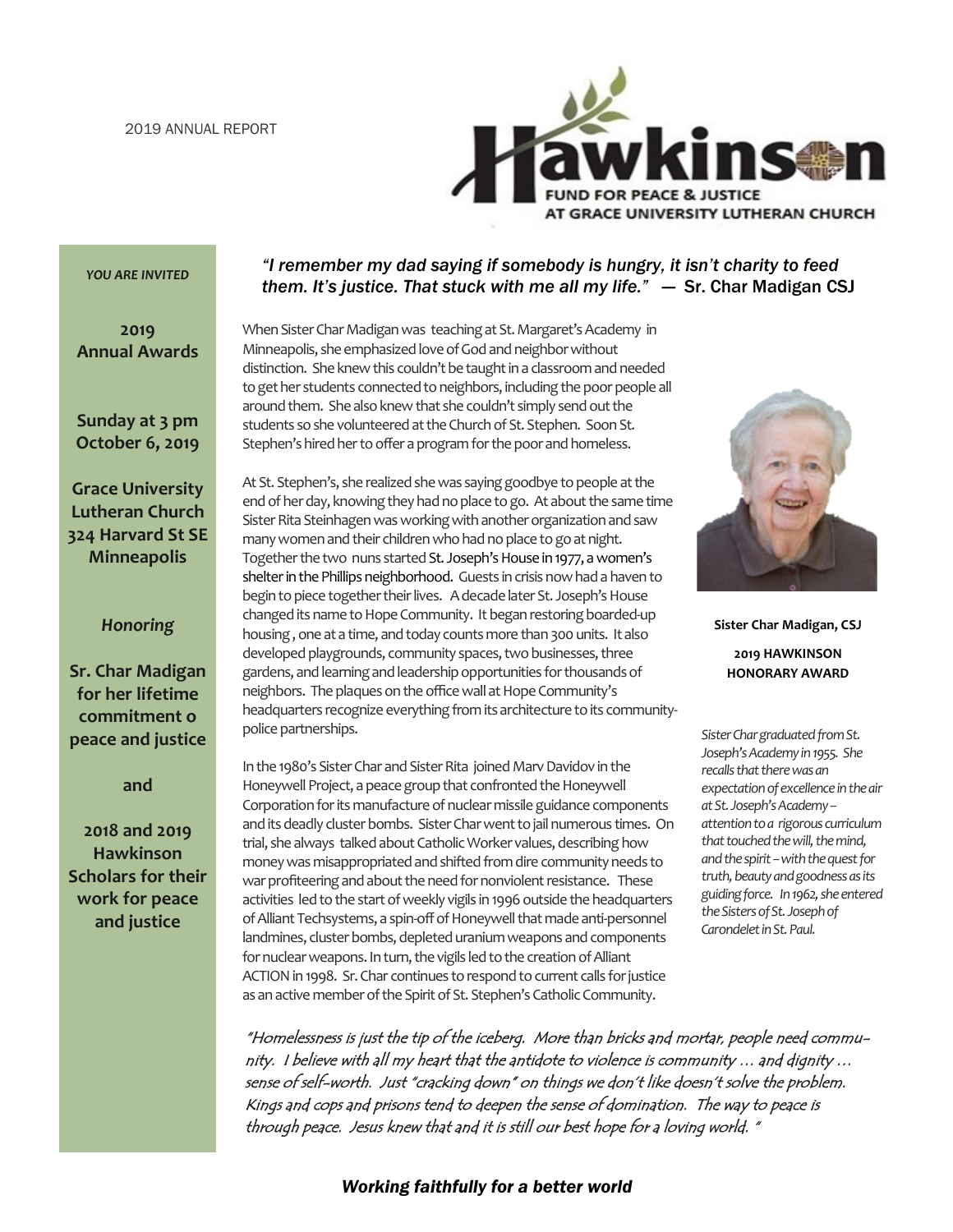#### **Mission Statement**

The Hawkinson Fund for Peace and Justice perpetuates the spirit of Vincent L. Hawkinson by

- providing grants and scholarships to persons or groups committed to peace and justice
- making nonmonetary awards to individuals or groups committed to peace and justice
- engaging in other projects that inspire bold action for justice
- publicizing the stories of those receiving grants, scholarships and awards to inspire others to pursue peace and justice

#### **DONATE**

Our fund-raising year is from October 1 through September 30 each year.

Mail: Hawkinson Fund, 324 Harvard Street SE, Minneapolis, MN 55414

Or use online giving at www.hawkinsonfoundation.org or www.graceattheu.org

Select "How to Give" to make an online donation.

#### **TAKE ACTION**

Support the next generation of peace and justice leaders by:

**Donating** on a regular basis

**Joining** the Legacy Circle with a planned gift

**Nominating** next year's Honorary Award candidates

**Nominating** candidates for Hawkinson Scholarships

**Signing up** for our email updates

**Volunteering** to serve on a Fund committee

 The Vincent L. Hawkinson Foundation was created in 1988 to honor Rev. Vincent Hawkinson, who served as pastor of Grace University Lutheran Church for over 30 years. In 2017, the Foundation transferred its funds to Grace Church to continue its original mission and, by leveraging volunteers, ensure that your donations go directly to support that mission.

 48 community leaders have been recognized for their long and significant contributions to peace and justice, with Sister Char Madigan selected as the 2019 Hawkinson Honorary Award recipient. We also remember the passing of Helmut Diefenthal, one of the 2009 Hawkinson Honorary Award recipients and a long-time member of Grace Church, on June 30, 2019. Dr. Diefenthal received two humanitarian awards as the founder of the Kilimanjaro School of Radiology in Moshi, Tanzania.

 During the past 31 years, over \$300,000 has been awarded as scholarships to 139 outstanding students pursuing peace and justice activities. This year Hanna Wedajo received \$5,000 as the Jacobson Scholar; three other remarkable students each received \$3,000.

Where did that \$14,000 come from?

It came from YOU!

 The Hawkinson Fund uses all donations to directly fund our programs, primarily scholarships, or to increase our current long-term funds (when designated by a donor) as we are now a volunteer-run organization. We hope to limit annual spending to the funds raised during the previous fund-raising year, which runs from October 1 $^{\rm st}$  to September 30 $^{\rm th}$ .

 The Legacy Circle (see page 8) identifies planned estate gifts to the Hawkinson Fund. We received funds from the estate of William Pore this year, bringing our total long-term funds to over \$120,000. When we've reached our goal of one million dollars in long-term funding, we will provide additional scholarships on a permanent basis to future generations of peace and justice leaders.

 We are proud to continue the mission to inspire bold action for justice in honor of Rev. Hawkinson.



**William B. Pore Legacy Circle Donor**

#### **NOMINATE NEXT YEAR'S HONORARY AND SCHOLARSHIP AWARDS**

*2020 Honorary Award -* Look for the nomination form online in March, 2020.

#### *2020 Scholarship -*

Look for the scholarship application online in January, 2020.

*Read about previous Honorary Awardees and Scholars online at* 

*www.hawkinsonfoundation.org .*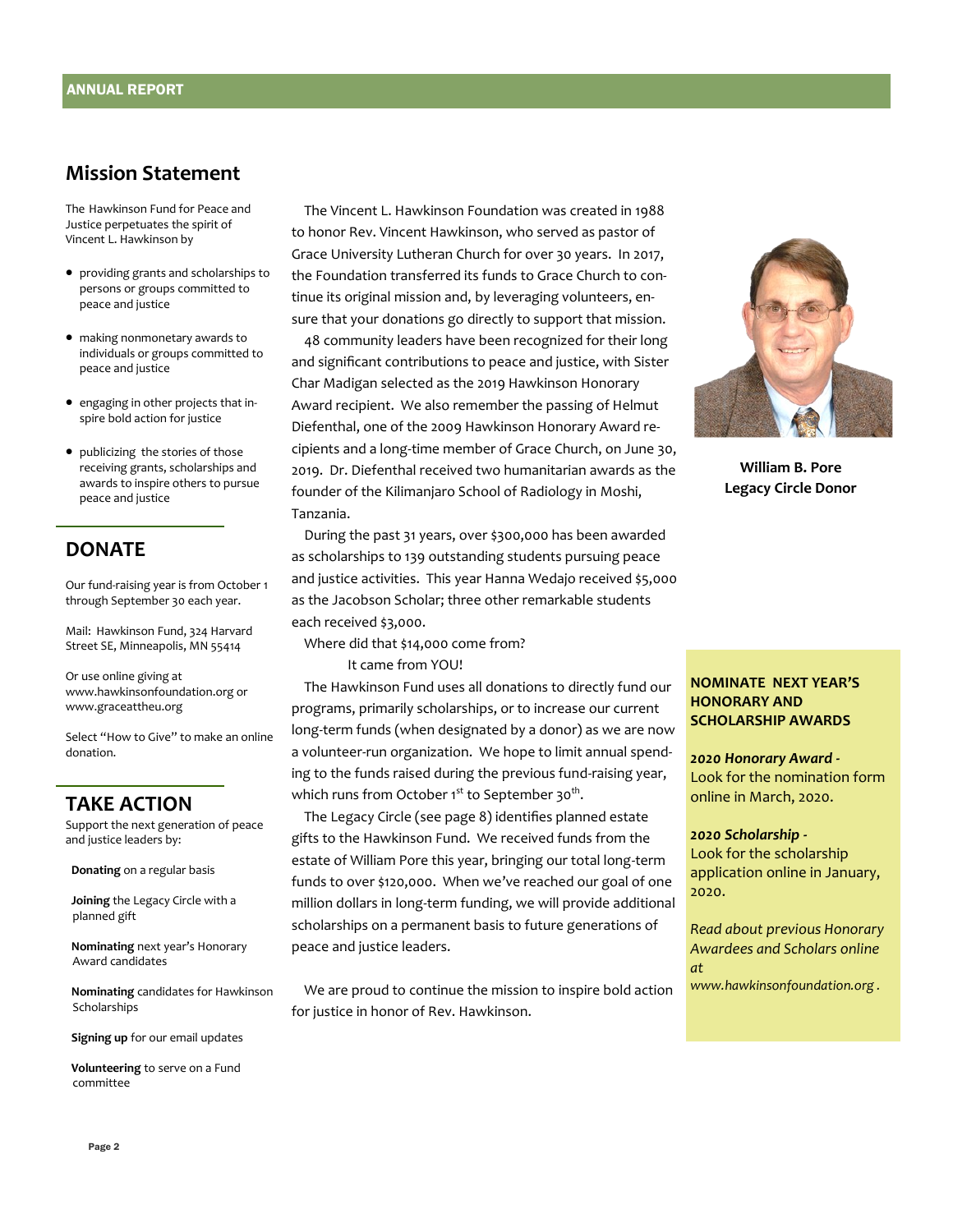# **Hanna Wedajo**

Hanna Wedajo, 27, is a PhD student at the University of Minnesota whose primary interest is improving school success for Ethiopian students. When she was a student growing up in Ethiopia, Hanna received help from the Gates Foundation. In response, she vowed to help others, a decision she recently described as empowering and life changing.

In 2013 she created *Help a Child Go to School* as a crowd-sourced initiative to support needy students in Dire Dawa, near her home village. That program – to help 14 students with basic supplies so they could stay in school – grew by 2018 into help for 300 students: 150 in Dire Dawa and another 150 in Ethiopia's capital city Addis Ababa.

Today a \$25 donation covers annual school expenses for one student's basic supplies & books, school uniforms, sanitary materials and awards for outstanding students. The program is run by volunteer parents of students and reminds students to become change-makers, not passive beneficiaries.

2½ million Ethiopian children of schoolage don't attend school. Needs – such as farming chores, earning family money, suitable clothing and sanitary napkins, gender norms limiting girls' school access – frequently interrupt children's lives. Hanna knows first-hand how easily plans to attend school can be derailed; she recalls being advised to find a rich husband rather than stay in high school.

Hanna's PhD research will use Amartyna Sen's capabilities approach to delve into the many issues that cause students to leave school early.



Hanna has been the producer and host of a weekly radio program in Ethiopia. The show featured on-air discussions with the audience about the rights of women and children under Ethiopian law. She also worked part time at a local television station as a TV anchor. While in law school, Hanna volunteered with an organization to raise awareness about children's rights and provide training on the ethics of working with vulnerable children. She also helped students apply to college through a church charity club.

After graduating from law school, Hanna was executive director of Vision for Generation supporting 300 needy elementary school students and 500 female university students. In doing so, she helped overcome Ethiopian societal expectations that consider young women incapable of leadership.

Next, Hanna conducted research for the Center for Human Rights at Addis Ababa University while pursuing a master's degree in human rights. One project focused on why women with disabilities did not seek help from the legal system; the second investigated human rights abuses of female factory workers.

Hanna's previous education includes an MA in Human Rights from Addis Ababa University and an LLB from Dire Dawa University in Ethiopia.

### **2019 JACOBSON SCHOLAR**

Hanna Wedajo is the *2019 Jacobson Scholar*, the highest Hawkinson Scholarship.

The *Jacobson Scholar* is designated annually in honor of Stan Jacobson, for his service to the Hawkinson Fund and its predecessor, the Vincent L. Hawkinson Foundation.

> Her long-term goal is to secure permanent funding and expand the program she started to *Help a Child Go to School.* For additional information, contact **hannawedajo99@gmail.com**.

*Hanna was nominated by Emily Springer, a PhD candidate and research associate at the University of Minnesota. Emily was selected as the 2012 Jacobson Scholar by the Vincent L. Hawkinson Foundation.*

"Starting from my childhood, I saw how easy it was for girls who desperately wanted to stay in school to be pulled into lives they did not want, like having affairs with old people or resorting to prostitution in order to continue in school or feed their families. … I believe I have an obligation to ensure that vulnerable children have the necessary support to overcome barriers to go to school."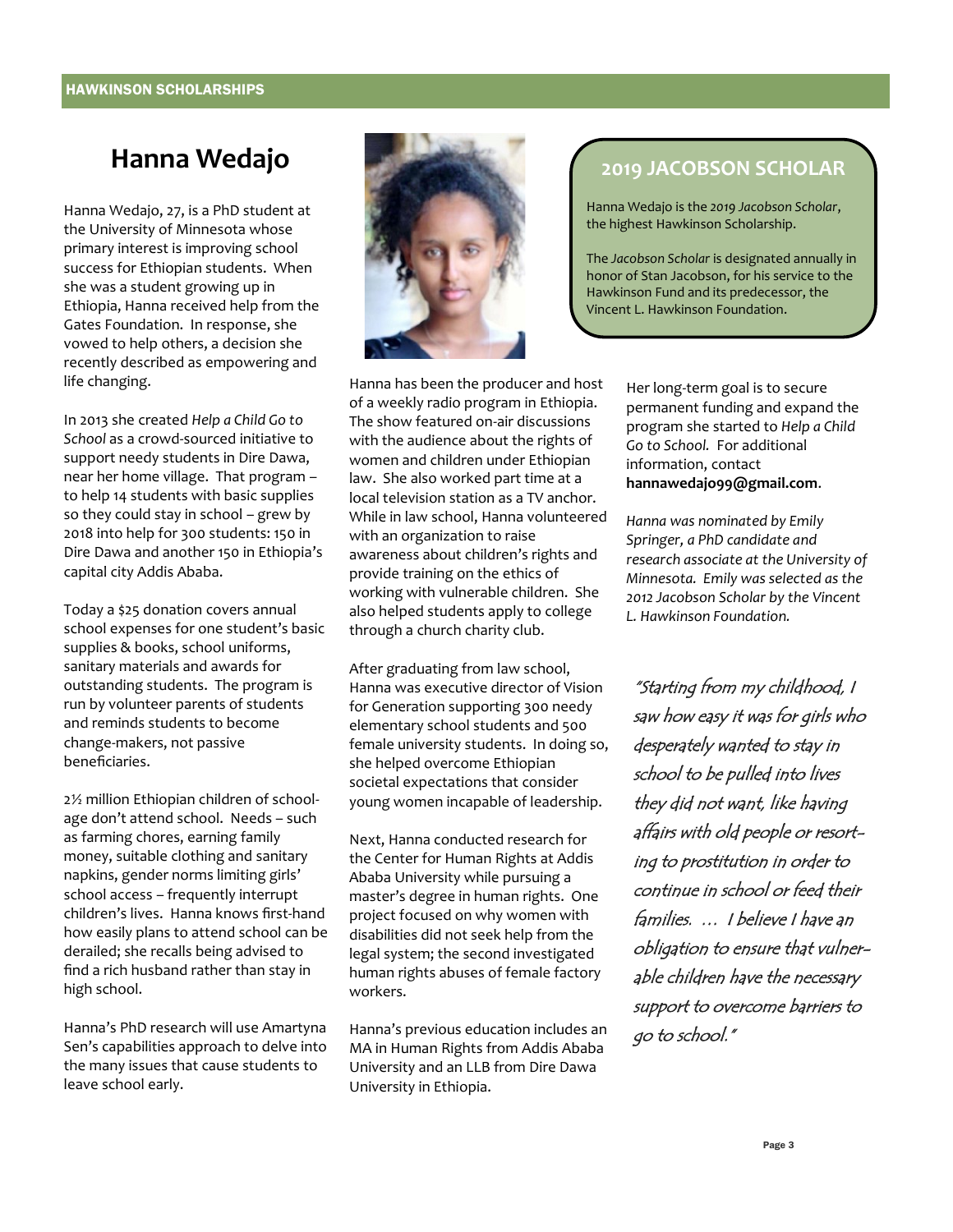#### HAWKINSON SCHOLARSHIPS

Asma Adam, 25, is a second-year student at the University of Minnesota School of Medicine. "As the daughter of Somali immigrants … I understand the challenges of leaving the land one calls home, living in a refugee camp, adapting to life in the United States, and working towards the American Dream."

While attending Concordia University in St. Paul, she helped start a Muslim Student Association but encountered opposition from the school's leadership who saw this as a rejection of its Lutheran tradition. Asma gradually built a relationship with the University president while attending several meetings of the university board of trustees. She explained to the trustees that the Muslim students were grateful for the education they were receiving. Their purpose was to create a stronger sense of community within Concordia by promoting interfaith dialogue and fulfilling the Concordia Promise that "All Are Welcome." Looking back, Asma cites this experience as a highlight because she challenged latent xenophobia and sought systemic change to address social inequities.

Growing up in the ethnically diverse communities of Fridley and Columbia Heights, she was inspired by her father, a high school principal, who consistently reached out to help others. In high school, Asma had a growing realization about health care inequities. This led to her desire to practice medicine. She points out that the United States is the only developed nation without universal health care. *"As a Somali-American Muslim woman and future physician, I believe I have a unique perspective and ability to serve as an advocate for change. As the demographics of our local patient populations change, the backgrounds of our physicians should also reflect our communities."*

### **Asma Adam**



While in medical school, she helped organize a community health fair so people from underserved groups could receive information about available social and health care services. They were also able to visit with a physician for general health care tips, participate in a group exercise class, and win yoga mats and lessons, recipe books, and cooking utensils.

*"Even though a community health fair is not a solution to the systemic barriers faced by many in our communities, this experience inspired me to continue my work advocating for health equity. The ideas of preventive medicine and routine medical examinations are unfamiliar to immigrants accustomed to seeing physicians only when they are ill."*

"I look forward to the opportunity to treat patients from underserved communities with an understanding of the unique challenges and barriers they face and then providing informed, compassionate care."

Asma has also been involved in a research project using faith-based messages during Ramadan to encourage Somali males to quit smoking and in a breast and cervical cancer education program for Somali women that encourages screenings in ways that are religiously and culturally appropriate. *"Two commonly held beliefs preventing women from seeking screening include a belief in predestination and modesty between genders. By informing women that screenings were not against predestination and that the health care providers would be female, the women were more inclined to seek mammograms and Pap smears."*

Asma is currently Co-President of SNMA (Student National Medical Association) Twin Cities. Its mission is to increase the number of clinically excellent and socially conscious physicians by supporting current and future underrepresented medical students through mentoring and networking and ultimately to eliminate disparities in health care access and delivery. Asma helps pre-med undergraduate students select appropriate classes and find extracurricular opportunities, such as research and hospital volunteering, and advises them about applying to medical school.

Asma hopes her future lies in political advocacy, mentoring and medical education. She intends to continue advocating for immigrant rights, health care access and women's rights. For additional information contact **asma.adam786@gmail.com**.

*Asma was nominated by Mary Tate, Director of Minority Affairs and Diversity at the University of Minnesota Medical School.*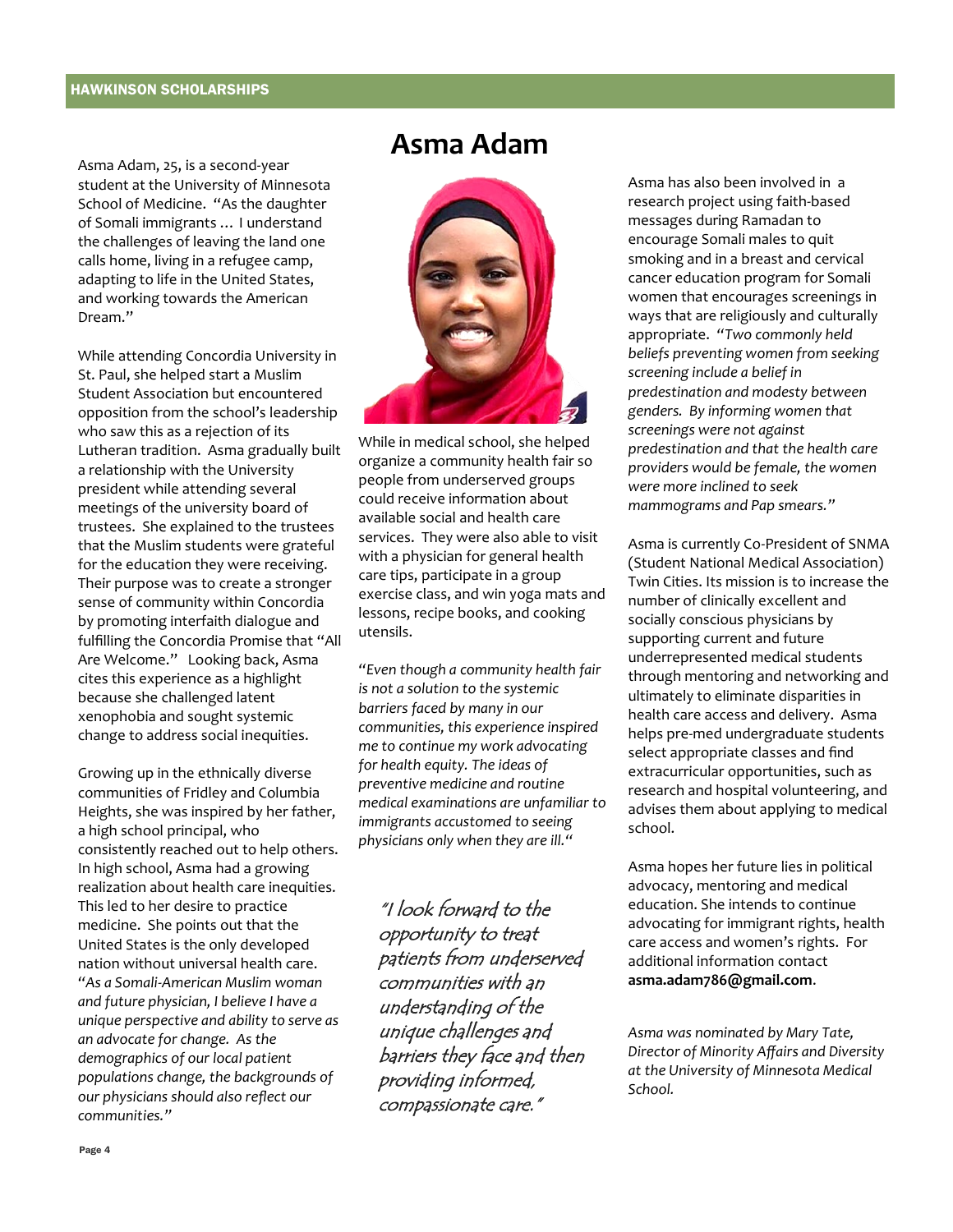"God has opened a door that cannot be closed and that all can enter. A time will come when the trauma of war is replaced by a collective mindset of peace."

# **Ingrid Kubisa**



Ingrid Kubisa, 23, is a junior at Gustavus Adolphus College pursuing majors in international relations and communications. She was born in the Democratic Republic of the Congo (DRC) 6 months before a civil war began that would claim over 6 million lives since 1996.

"*Due to continuing wars destroying families, my father created an organization called* Let Africa Live (LAV) *in* 2000*. LAV offers former child soldiers, and women raped by soldiers, job training and psychological support to re-integrate into society. My parents took me with them on their travels around the country to search for women and children who were victims of war. I did not really understand what was going on then. As I got older, I started to understand what my father was doing and I was inspired by how my parents helped people. I started to feel a call to do similar work. In high school, I gave food to some "street kids" who did not have families or a place to live. We became friends and I encouraged them to go to LAV for free job training. I was happy to see some of them changing their lives. Seeing kids watch those of us who were able to afford school pushed me to work hard so that one day I could come back and offer them something more than food."*

After graduating from high school, Ingrid began working at LAV. She worked with women who had been raped and with their children. The DRC government does not recognize a child born of rape as a citizen because both parents must be identified and these children do not know who their fathers were. Ingrid joined with others to challenge government officials to change the policy. So far, the reform has not been successful.

One day Ingrid was interviewing a woman with two children who said that Ingrid was too young to be working in the office. Ingrid replied that she was 19; the woman began to cry, saying she too was 19 and had been raped twice. *"Since that day I promised myself that one day I will help these women and children."* 

Ingrid's parents told her that when she was 6 months old, as her grandfather was dying, he prayed that she would live to give hope to others – even those born during war, as she had been. So, in response to a Gustavus class assignment to find a hometown issue students wanted to change, Ingrid focused on the high rate of miscarriages in her hometown of Bukavu, DRC. She identified the causes as war, poverty and traditions that do not allow women to talk about their sexuality. "*Surprisingly, with more research, I found this problem is not only in my hometown but around the world. This made me curious about how to find solutions for my hometown and everywhere else. I felt grateful for the opportunity to practice what I am passionate about: advocating for social justice."*

After graduation, Ingrid hopes to put her education in international relations and communications to work with international organizations to address the needs of the most vulnerable people in the eastern DRC and around the world. Ingrid can be reached at **kubisaingrid@gmail.com**.

Steve Solbrack, a retired executive who nominated Ingrid, wrote that her calm demeanor, maturity, and wisdom cause others to look to her as a role model. *"She cares deeply about the people of the Congo … and I have no doubt she will provide leadership on the Congo's journey to a more peaceful, less violent, more democratic future."*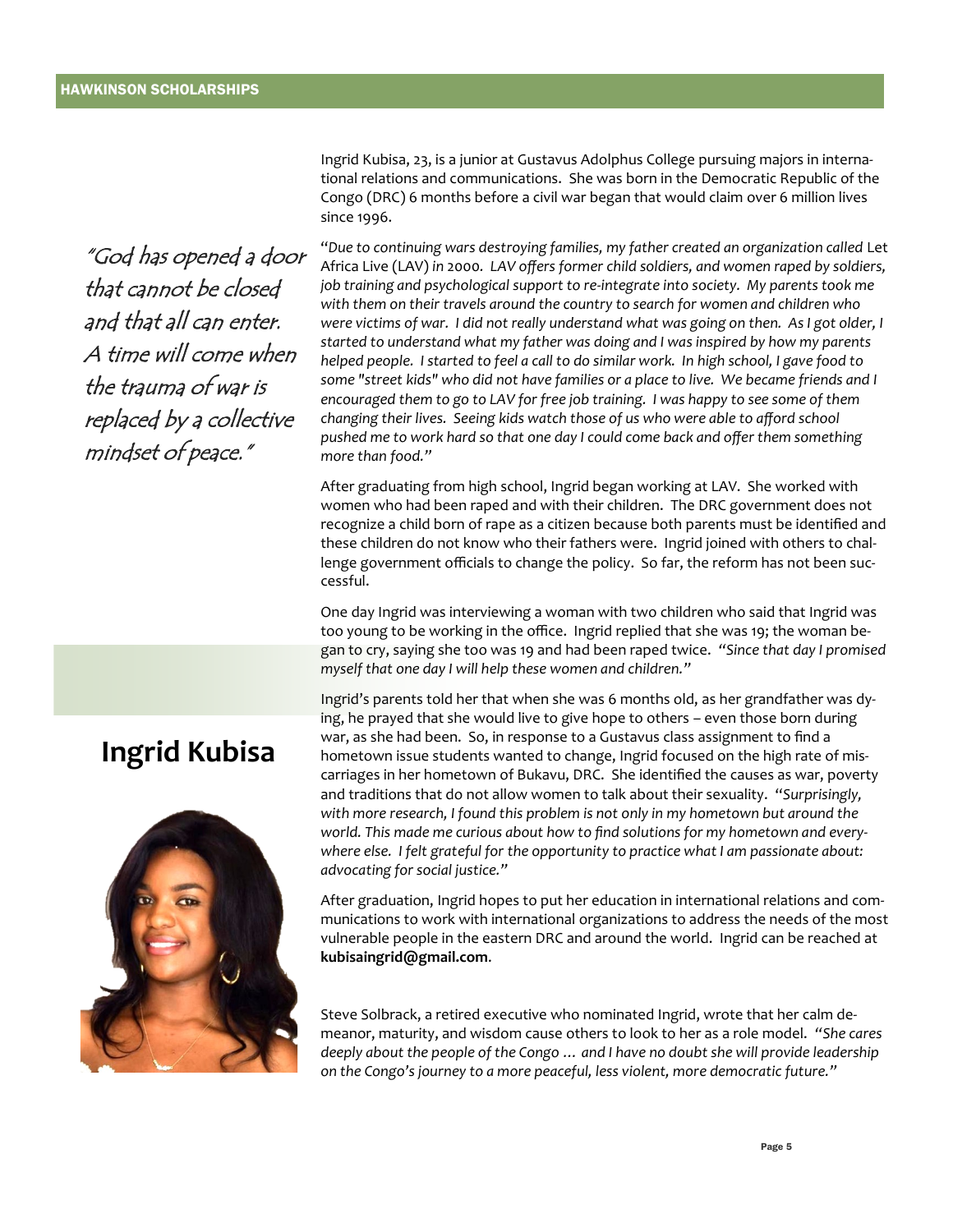#### HAWKINSON SCHOLARSHIPS

E Ornelas, 33, is a PhD candidate in feminist studies at the University of Minnesota with a BA from Portland State University and an MA from University of Wisconsin/Madison.

*"Statistically, I am one among as many as 1 in 3 people of color assigned female at birth who will experience intimate violence in a lifetime. I am devoted to a career in academia where people of mixed racial and ethnic heritage—specifically, my family is Chicanx, European, and Indigenous Mexican (dispossessed of land, culture, language, and tribal identity)—have historically been underrepresented or forced to assimilate. Therefore, I feel a responsibility to illuminate the experiences of these forms of interpersonal and institutional violence."*

Inspired by middle school and high school teachers, E has engaged in many activities responding to marginalization and violence against LGBTQ+ and women-identified people of color.

- For five years, E has provided emotional support to a trans person in prison whose life would have ended without this support.
- In 2016 and 2017 E was a key volunteer organizer of Fed Up Fest, a queer and trans music festival in Chicago that focuses on social justice and antioppression.
- E currently leads the Midwest Trans Prisoner Pen Pal Project and previously volunteered for Black & Pink in Chicago; both are efforts to connect incarcerated transgender people, who are largely people of color, with support outside prison.
- E has been involved in mentoring students of color to prepare for higher education and, while in Madison, Wisconsin, served as an advisor on diversity for the Willy Street Cooperative and for SHIFT, a national social justice consulting group.
- E has held leadership positions at the University of Minnesota's Gender and Sexuality Center for Queer and Trans Life as well as the Trans Studies Colloquium at the University of Wisconsin.

E is committed to restoring self-determination to those most marginalized. One ambitious but hopeful approach is to transform the judicial system to rely on restorative justice rather than retribution. E's doctoral research examines community-based programs in Minneapolis that use restorative justice, hopefully leading to a compelling rationale about its benefits for victims, offenders and the entire community.

E will use the Hawkinson scholarship for this research with an ultimate goal to teach.

*"…teaching in higher education [is a] place I can continue to critically engage with issues of gendered and racialized violence with a wide audience. Ultimately, I am motivated by a deep sense of responsibility to [study people] who, like me, have been targets of gendered and racialized violence."*

E can be reached at **ornelas@umn.edu**.

*E was nominated by Taylor Marx at the MATCH Cooperative in Minneapolis.*

# **E Ornelas**



"As someone who has lived a life on tangible and intangible borders – being racially and ethnically mixed, being fluid in gender and sexuality, being an activist and an academic – I have continually sought to create and be part of a community that feels diverse and accepting."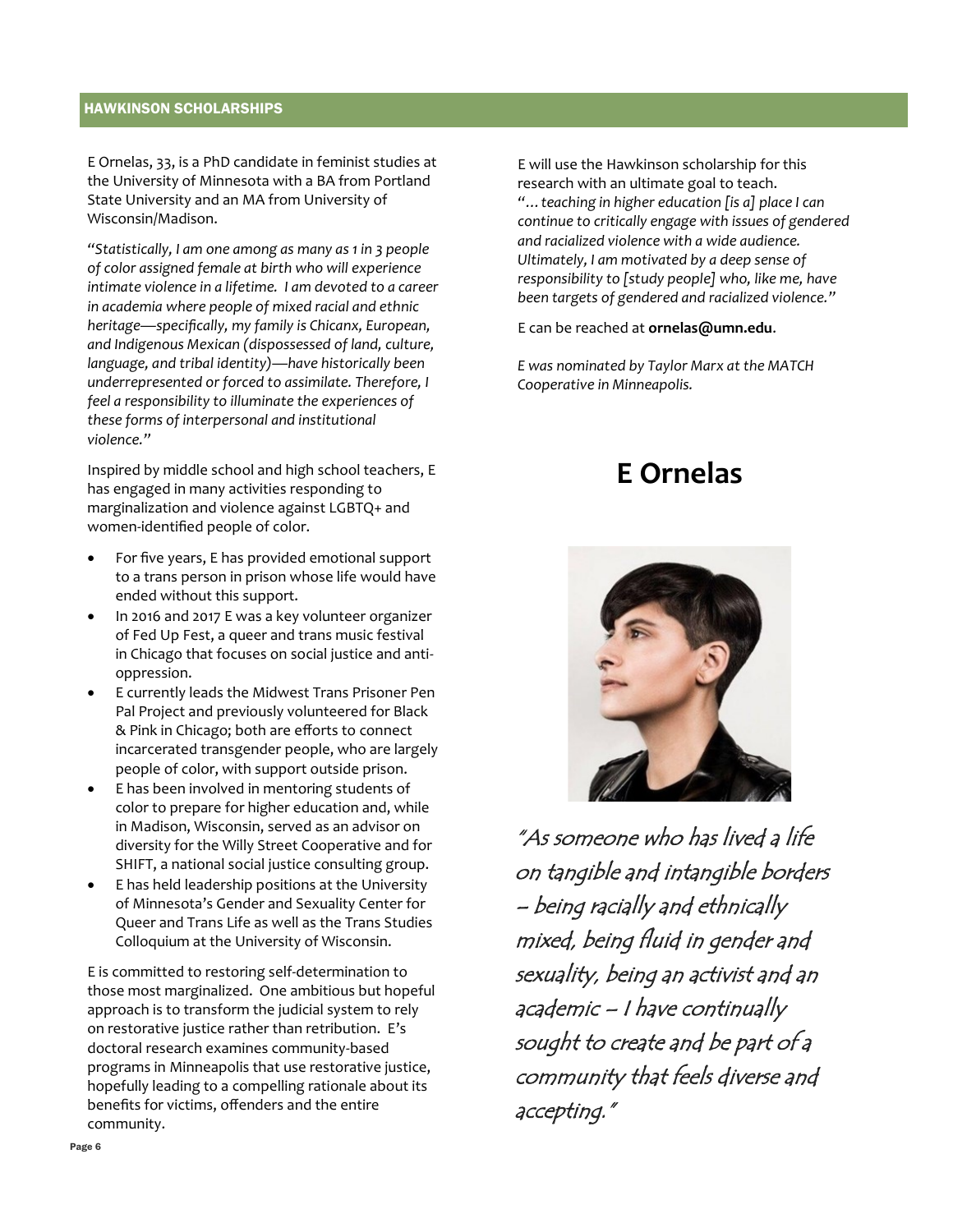### **Hawkinson Honorary Awards**

Selected annually, the Hawkinson Honorary Award is given to an individual or group who have made a significant and long contribution to the causes of peace and social justice. Nomination forms, available on line or by request, are reviewed each spring. The recipient is recognized at the annual awards presentation each fall. To nominate someone for the award, call 612-331-8125 or email hawkinsonfoundation@gmail.com. A list of those receiving the award in prior years is available on our website: www.hawkinsonfoundation.org

# **Hawkinson Scholarship Qualifications**

Hawkinson scholarships are awarded annually to undergraduate or graduate students who are residents or currently attending school in Minnesota. To qualify, applicants must demonstrate a commitment to peace and justice by:

- Completing a specific peace or social justice project
- Demonstrating courage in pursuing their convictions about peace and social justice
- Displaying ongoing commitment to, and leadership in, a peace or justice organization
- Serving as a role model for others to move society into new realms of thought and practice regarding peace and social justice.

Applicants must also demonstrate how use of the award money for study, an internship, or a special project will deepen their personal commitment to peace and justice and thereby promote peace and justice for others. Scholarships are awarded without regard to religious affiliation.

### **Volunteer Committees**

The Hawkinson Fund is entirely run by volunteers. We are grateful for all the current members whose service sustains the mission of the Fund. We invite others to consider offering their talents by serving on a committee. Please contact us with your interest at: www.hawkinsonfoundation.org

#### **Hawkinson Fund Committee** Pastor Dan Garnaas

Stan Jacobson Jared Oasheim

#### **Scholarship Selection Committee**

Peder Garnaas Stan Jacobson Frieda von Qualen Dr. Michael Wootten

#### **Honorary Award Selection Committee**

Steve Clemens Pastor Dan Garnaas Memoona Ghani Prof. Michael Klein Prof. Mary Curtin Jared Oasheim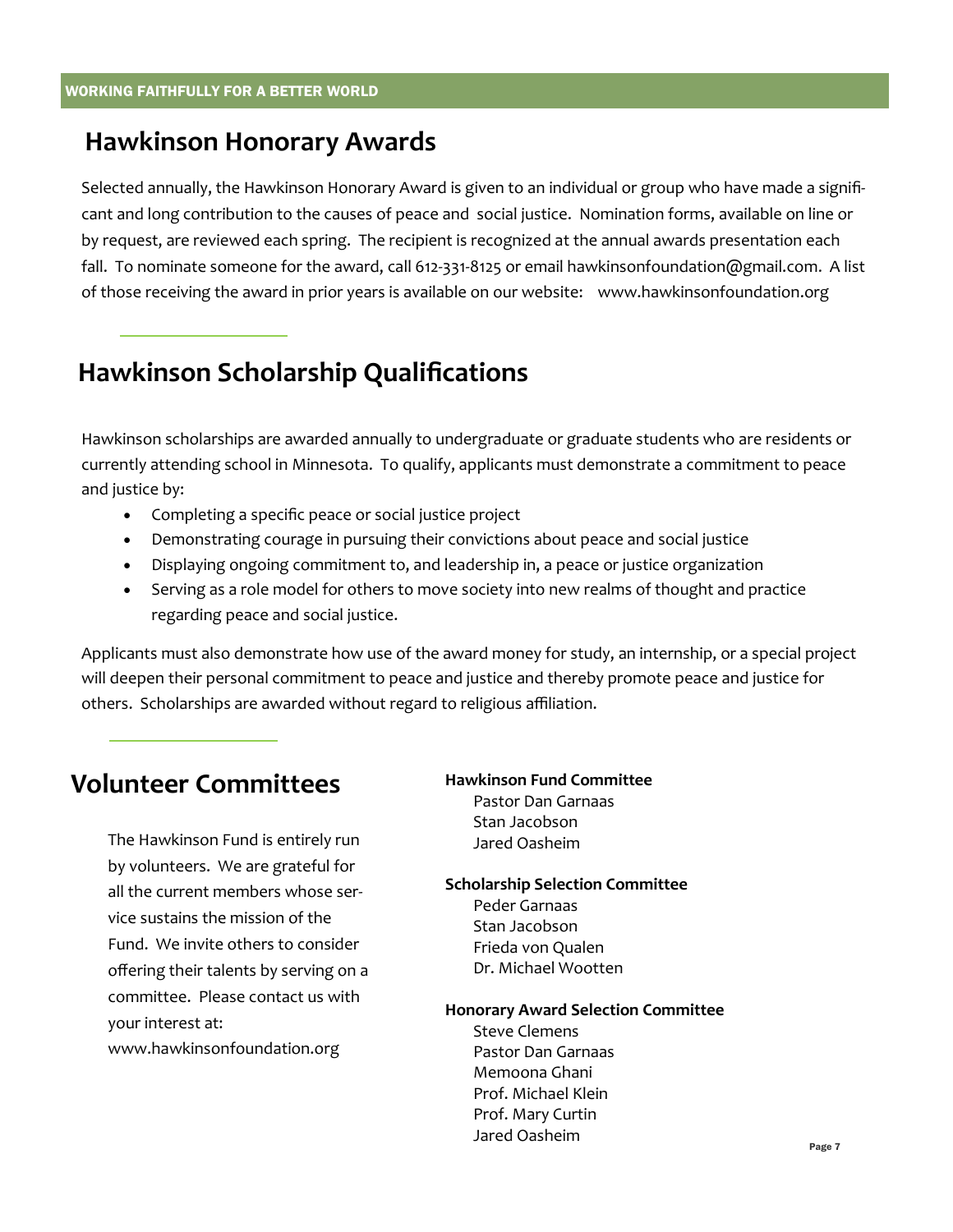## 2017-2019 Donors to the Hawkinson Fund for Peace and Justice

Following is a list of donors to the Fund from the date of our 2017 transfer to Grace Church through August 15, 2019. We extend our most sincere appreciation for your generous support to our efforts to honor and encourage those pursuing peace and social justice throughout the world. We apologize for any errors or omissions; please report them by contacting us at 612-331-8125.

#### **Individuals**

David & Amy Anderson David Anderson & John Garver Julie & Tim Anderson Bev Benson David Bigelow Kathryn Brewer Christina Cappy Marty & Peggy Carlson Kathryn Christensen Arvid & Jeffrey Dixen Donald & Catherine Ekstrom Walter & Bonita Fong Dan Guenthner & Margaret Pennings Patricia Harlan-Marks Bruce & Elizabeth Hawkinson Keith Hawkinson Mark Hawkinson Judy Helgen Eric Hucke William C. Ingman Estate Stan & Janet Jacobson Steve & Kristine Larson Christine Lucky Charles & Hertha Lutz John & Connie Marty Bjorn & Margot Monson Rebecca Ninke Jared Oasheim Joseph Palen William B. Pore Trust David Richfield & Jodi Polzin Bill Rottschaeffer

Janice Scofield Jodi Stadler Diane Steen-Hinderlie Dale Stuepfert Judy Stuthman Karen Summers Bob & Barb Thomasson Mariann Tiblin William Tilton Richard & Sandra Westby Carole Witte & Winston Cavert Susan & Michael Wootten

#### **Organizations**

Grace University Lutheran Church Mennonite Foundation — Steve & Christine Clemens Tamarack Habilitation Technologies, Inc. Thrivent Financial

#### **Legacy Circle**

The following donors have made planned gifts to the Hawkinson Fund. You may make a planned gift by including the Fund in your will or by designating the Fund as a beneficiary of an IRA or other retirement fund.

> J. Martin Carlson Gloria\* and Vincent\* L. Hawkinson (\* indicates deceased) Jean\* Hawkinson Pearl\* Hawkinson William\* C. Ingman Stan Jacobson Charles\* and AvaDale\* Johnson William\* B. Pore George\* and Molly\* Raymond Arthur\* and Martha\* Sternberg Charles\* Taylor